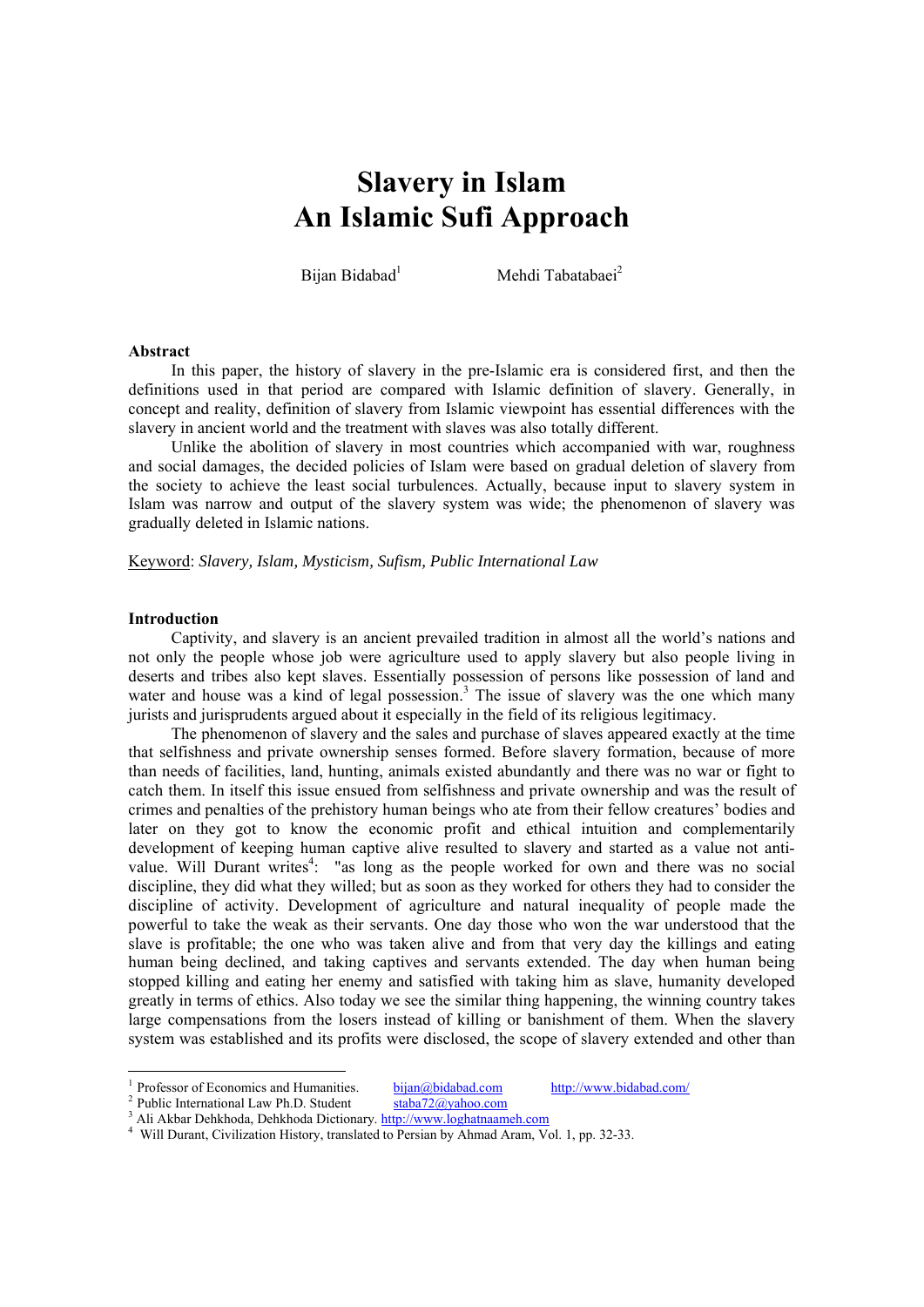the war captives, those who couldn't repay their debts or the traitors were considered as slaves or servants and attacks to catch slaves became customary and in this way the slavery which had resulted from the wars went on to create wars itself. Maybe it is the result of centuries of slavery that our generation has taken up toiling traditions and has the ability to work. Nobody will do a hard job unless there is a dominating fear that if he would not do it he will be punished economically, physically or socially. Therefore, we have to say that slavery is an inseparable organizational component by which the human has obtained the talent of doing industrial activities. Because the slavery is the main reason of increase of wealth and at least for some people has been the instrument of reaching convenience and opportunity and indirectly has promoted civilizations progress. After some centuries, the slavery was considered as a regular habit of people and they looked at it as a necessary and inborn affair. Aristotle counted it as natural and unavoidable. Paul the Apostle praised this organization and in his mind it was a system which was in accordance with God's will. In this way, because of manifestation of agriculture and slavery and specialization of job works and differences of people's thinking, the equality among people of primary societies gradually deteriorated and slavery and class hierarchy substituted it."

#### **History of Slavery**

 $\overline{a}$ 

Slavery among early human beings is considered as a degree evolution from cannibalism to capture and to sale of slaves. Even in the prehistory era in Mesopotamia and Egypt slavery was common. In the ancient Greece the main part of the city-dwellers lived as slaves. In the Romans' time a kind of slavery was formed which is called "farm slavery". This kind of slaves worked just in farms. In addition to them, personal and home slaves also were abundant in Rome's cities. In the Middle Ages slavery was common in European and Asian countries but the number and harshness of the job of the slaves were declined. The discovery of new lands of America and understanding this fact that the black African people can work in vast farms in warm climate of southern America made the slaves trade to grow and this business became universal and abundant. For the first time in 1619 some Negroes were transferred to America as slaves and were exploited mostly in the farms of southern states of United States. Their numbers in northern states were few and slave trade did not grow there.<sup>5</sup>

In ancient Iran slavery existed in various forms. Arthur Christiansen, the Danish orientalist writes<sup>6</sup>: "Iranians mostly tied the hands of their slaves from behind and sold them as slaves and buyers considered them as the owner of lives of slaves. In ancient Greece people kept many slaves and treated them like objects. In Rome, in 30 B.C. number of servants in the city of Rome was 400,000 which constituted almost half of the city population. Total number of slaves throughout Italy is estimated to 1,500,000 slaves.<sup>7</sup> In ancient Greece many slaves lived who were from war prisoners, slave-capture attacks, foundlings, wanton children and criminals.

Slave sellers consisted of the richest foreign citizens. Greece people legislated that if a servant treats his boss badly, will be whipped and if a free man beats him, he should not defend and if a great cruelty were imposed on him, he should take shelter in the temple until his lord would sell him. The children of slaves were slaves too. The freed who were slave before, were deprived from political rights and economically were in associations with foreign citizens.<sup>8</sup> In the pre-Islamic era, in the Ignorant Arab period, the slave traders were called "*Nakhkhas*" and took slaves from different places to Mecca and sold them.<sup>9</sup> Georgie Zidan writes<sup>10</sup>: "When a person bought a slave, he tied his

<sup>&</sup>lt;sup>5</sup> Ali Akbar Dehkhoda, Dehkhoda Dictionary.  $\frac{http://www.loghatnaameh.com}{http://www.loghatnaameh.com}$ 

<sup>&</sup>lt;sup>6</sup> Arthur Christiansen, Iran, the Sassanid era, translated by Rashid Yasami, pp. 240 and 344, Tehran Publisher.

Will Durant, Civilization History, translated to Persian by Fath'ollah Mojtabaei, Ancient Greece Section, Vol. 1, P. 119, Tehran Publisher.

<sup>&</sup>lt;sup>8</sup> - Will Durant, Civilization History, translated to Persian by Fath'ollah Mojtabaei, Ancient Greece Section, Vol. 2, P. 308, Tehran Publisher.

<sup>9</sup> Almofaasal fi Tarikhel Arab Ghable Islam, Javad Ali, page 567, Vol. 4, Lebanon.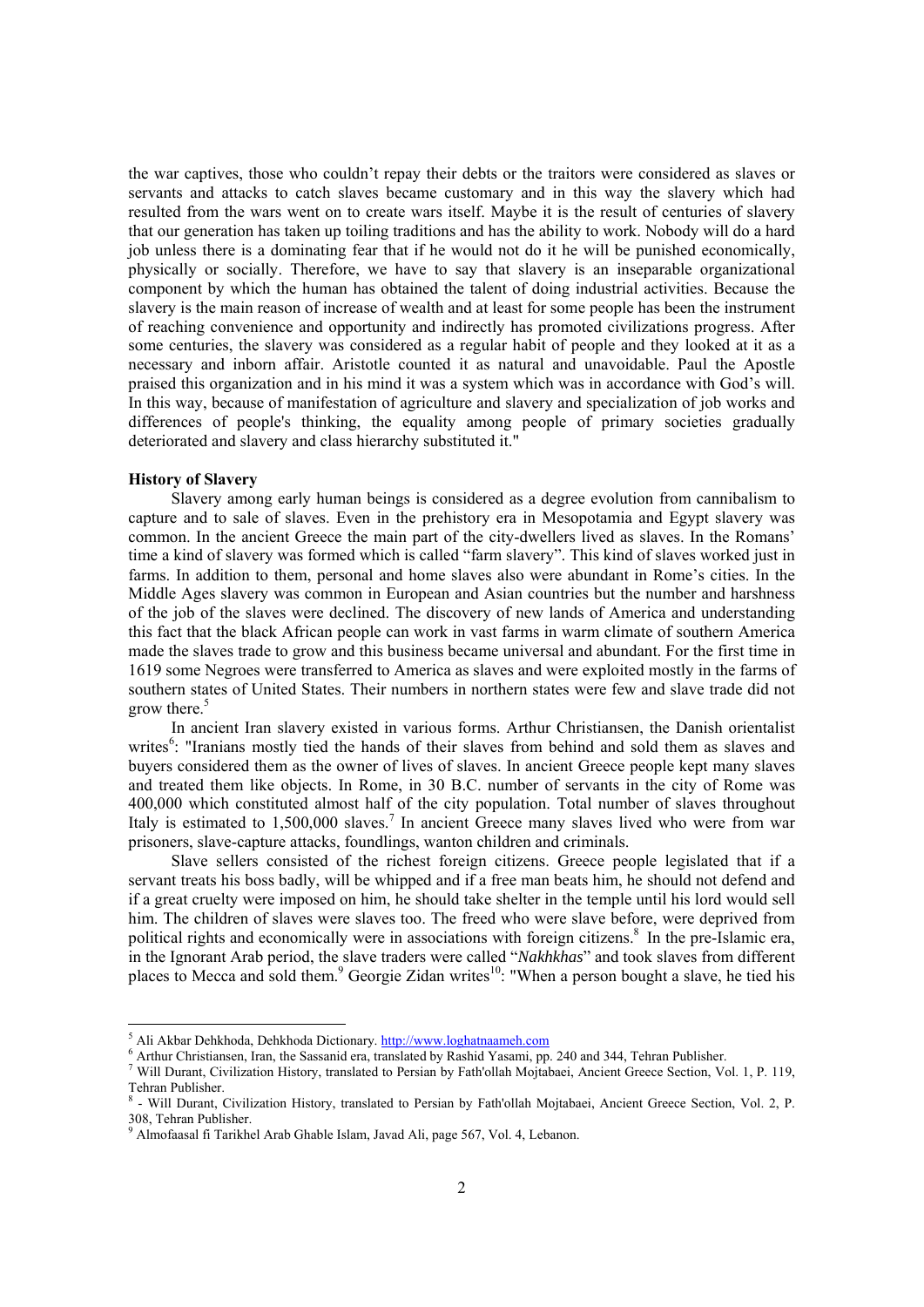neck with a rope and drew him home like an animal. Toni Morrison who worked on racism, slavery, stateless and racial humiliation and all of them remind America's historic specifications writes: according to the claim of some historians during last 300 years of American history more than 60 million negroes died.

## **Anti-Slavery Legislations**

The first person in the ancient history who fought slavery was Cyrus the Great in 600 years B.C in Pars land. In his declaration (Cylinder), which was discovered in 1879 by the archeologist Hormuzd Rassam in Babylon city and Sir Henry Rawlinson decoded it is written: when I came to Babel with reconciliation I founded the Kingdom throne in there for people's joy and happiness ... my soldiers spread Babel city in peace and friendship…I tried for peace … I destroyed exploitation and slavery and rebuilt their ruined houses and temples"<sup>11</sup>

Stephan the First, the first Christian king of Hungary about the year 1000 A.C decreed that every slave who lives in Hungary Kingdom territory or newly enters it must be freed immediately. Magnus the Fourth in 1330 in Sweden decreed all slaves who were born from Christian father and mother are free. In the year 1587 Toyotomi Hideyoshi decreed the forbidden of slaves trade in Japan. His successor Tokugawa Ieyasu also continued annulment of slavery, although intensive slavery still existed until the downfall of Shogun Salary Tokugawa. In Portugal slavery was abolished in 1761 and in England and Wales slavery continued till 1772 practically and in Scotland after approval of a law in Britain parliament slavery was abolished in 1779. Humanistic and philanthropic movements caused slave trade be stopped in 1807 in England. In Canada in 1793 the anti-slavery law was approved in the way that it did not free the slaves but it legislated that the slaves' children will be freed at the age of 25 years old. In southern Canada in 1803 William Osgoode decreed that the slavery is not in accordance with Britain's laws and with this command he freed most of slaves but some of them remained slave until the complete abolition of slavery in United Kingdom in 1833.

France revolution which was based on the equality of rights and freedom shook the foundation of slavery. During 1794-1802, France approved the slavery abolition in all her colonies but until 1848, in some colonies it was not enforced, because some local communities protested against it and some were occupied by Britain.

Chile in 1811 partially, and in 1823 for all slaves and any slave who enters Chile's territory abolished slavery. In 1804 Haiti's slaves revolted and expelled their lords and owners from country and declared their country free. Many Latin American countries from the beginning of their formation and essentially in the first half of 19<sup>th</sup> century abolished slavery. European and Russian countries mostly abolished slavery in the second half of the 19<sup>th</sup> century.

In America the anti-slavery sentiment began from northern states and those supporting abolition of slavery put this principle as their political campaign slogan. The main reason for the quarrel between northern and southern states in 1820 to 1860 was the struggle of the supporters of abolition of slavery and sales and purchase of slaves. Slavery in United States continued till 1863 when the Declaration of Freedom of Slaves was issued by Abraham Lincoln and as a result of the victory of the north over the south this tradition was abolished in America and slaves got free. In 1888 after Brazil declared slaves freedom, slavery was abolished throughout the America continent. Asian and African countries mostly abolished slavery in  $20<sup>th</sup>$  century and even some countries like Nigeria and Nepal considered this issue in the  $21<sup>st</sup>$  century.<sup>12</sup>

المفصل في تاريخ العرب قبل الاسلام، جواد علي، ص ۵۶۷، ج ۴، چاپ لبنان.

تاريخ التمدن الاسلامي، جرجي زيدان، ج 4 ص،27 چاپ قاهره.

<sup>&</sup>lt;sup>10</sup>- Jorge Zeidan, Islamic Civilization History, Vol. 4, P. 27, Cairo.

<sup>&</sup>lt;sup>11</sup> Conference of Aein Keshvardari Iranian, Adib Kasravi, Abdolkarim Golshani, Ebrahim Safaei, ...

<sup>&</sup>lt;sup>12</sup> Drescher, Seymour. Abolition: A History of Slavery and Antislavery (2009).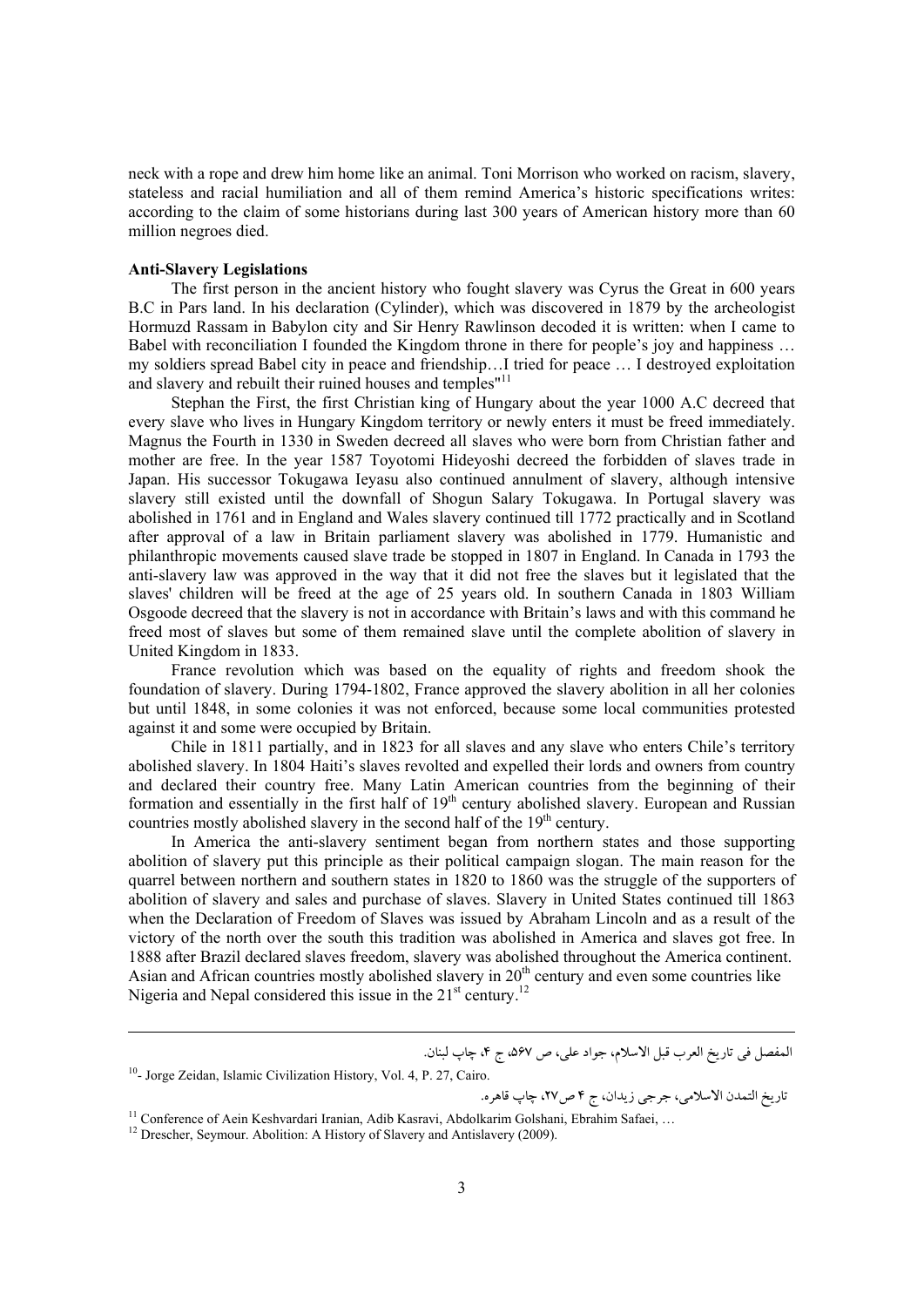#### **Slavery and International Law**

Berlin Conference in 1885 and Brussels law in 1890 and the League of Nations' activities specially the 1926 Pact ended slavery in all countries around the world.<sup>13</sup> International crimes before the World War the Second according to the secondary and contractual international laws consisted of the crimes which had general aspect like pirate, sales and purchase of slaves and women and children, sales and purchase of drugs and publishing of publications against chastity and ethics and printing counterfeit bank-notes and mintage of counterfeit coins in one side and from the other side consisted of not abiding the rules of war by the law. After the Second World War some crimes were added to the international criminal law and the international criminal law became important and antihuman, against peace and massacre crimes were also added to these articles and particular courts were formed for punishing war criminals like Nuremburg and Tokyo courts which were new in the international law history. Crimes against humanity were also of crimes that had no special title or history in international law before formation of Nuremburg court. These crimes according to the note D of Article 6 of Nuremburg martial court's statue are: massacre, destruction, slavery, expelling, or any antihuman action against civilians before or during war or any torture or toiling for political, racial and religious reasons (either these crimes are against or in accord of the laws of the country where the crime is committed) which are in the competence of the court. Handlers and organizers and stimulators and accompanies in the design, planning or executing a group plan or a plot for committing one of the above cited crimes are responsible for executing of the said plot.<sup>14</sup> In this way the importance of slavery still remained in its place though there is no evidence of it in the recent political currents.

#### **Slavery from Islamic Sufi Viewpoint**

Slavery is a highly publicized issue against Islam, which the opponents and adversaries mostly invoke to show Islam's inclination in preference of freeman to slaves. His Excellency Hajj Sultan Hussein Tabandeh in a comment on religious standpoints on Universal Declaration of Human Rights, have explained this special subject that due to its importance it is quoted here<sup>15</sup>: "Article 4 of the Declaration says: No one shall be held in slavery or servitude; slavery and the slave-trade shall be prohibited in all their forms". This Article needs some more explanation because it appears to be in conflict with Islamic laws, whereas by analyzing the issue, the so-called problems would be removed. The reason why it seems to be in contradiction to the appearance of Islamic law is that the sacred religion of Islam has not prohibited the slavery, but it should be noted that the legal institution of slavery has been established on specified requirements, that is to say, it will be authorized just where certain requirements are met, otherwise the slavery is not applicable and is prohibited. And since, at this time, the said requirements and conditions are impossible to come into existence, therefore, we may claim that slavery is consequently prohibited. As to the Islamic law, a person is called a slave, where he has been taken as a captive during the Islamic war and in the battle area, provided that he has not been converted to Islam before division of the spoils of war. But if a person during the fighting and/or before division of the spoils of war covert to Islam, even if he has been in the battle area, he cannot be enslaved, unless that person is a woman

Rodriguez, Junius P., ed. The Historical Encyclopedia of World Slavery (1997).<br>Hinks, Peter, and John McKivigan, eds. Encyclopedia of Antislavery and Abolition (2 vol. 2006).

<sup>&</sup>lt;sup>13</sup> - Ali Akbar Dehkhoda, Dehkhoda Dictionary.  $\frac{http://www.loghatnaameh.com}{http://www.loghatnaameh.com}$ <br><sup>14</sup> - Crime against humanity was not considered by the preparers of the court statute as a major crime and it's titled as subordinate crime, therefore, performers of the crimes as subject of Notes A and B of Article 6 will be liable if beside of performing crime, they do crime against humanity are responsible. In plan of contract about the crime against humanity and human security that was concluded by international law commission, the crime subject of Note C of Article 6 of Nuremberg court statute cited more completely and is considered as independent crime.

<sup>&</sup>lt;sup>15</sup> His Excellency Hajj Sultan Hussein Tabandeh Gonabadi, Religious Standpoints on Universal Declaration of Human Rights; 2nd impression 1975, Tehran, Salih Publication, pp. 45-51.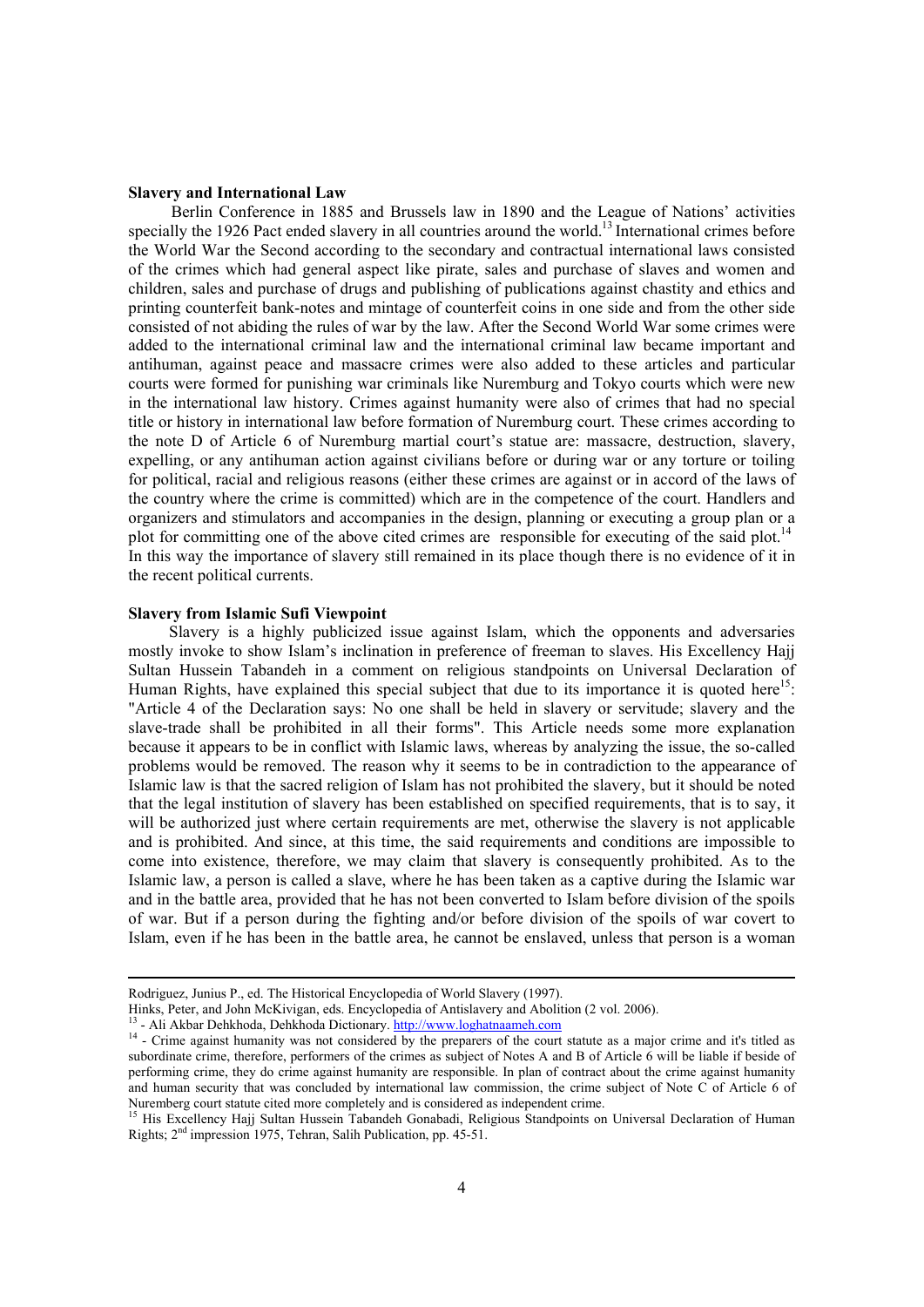who has taken part in the fighting and has her minor child with her. In this case, if they were taken as captives, they would be enslaved. As to the belligerent-disbelievers, if they are taken captive during the war, they will be killed unless they be converted to Islam. In the latter case, the leader of Muslims has the option to release them or enslave them, or ask them to pay ransom. According to the aforementioned requirements and conditions, if the war between the parties, not to be an Islamic war, that is to say, it be not for protection of interests and development of Islam, even if it be between Muslims and disbelievers - let alone the both parties be Muslims - then the captives taken during the fighting are not slaves. The same rule shall be applied where there is no war or the opposite side is not a belligerent-disbeliever, such as the cases where according to old common customs in some previous ages and centuries or in some places which by force or through transactions, the children or others were taken as captives. In this case, the captives shall not be considered as slaves and the actions taken are definitely forbidden. If we get to the depth of Islamic instructions and pay more attention to the requirements and conditions of slavery, we will find out that at this time there could be no real slavery regarding Islamic law, and those persons who are sold and purchased as male or female slaves shall not be considered as slaves according to the Islamic law. Selling and purchasing the said persons are against Islamic law and the legal effects of slavery cannot be applied to them. Taking the requirements and conditions prescribed for slavery in Islam into consideration and comparing it with the situations of the case in pre-Islamic period (paganism) will reveal this fact that the purpose and aim of Islam has been to restrict the issue of slavery, because the pagan Arabs as well as other nations and folks, in that period were free to be engaged in selling and purchasing human beings. Most parents while being poor, and out of desperation used to offer their children for sale to get money for their livings and reduce their expenses. This kind of business has been a common custom among African tribes up to recent times and there might still be common between the uncivilized tribes of Africa. On the other hands, the fighting that occurred between two groups or tribes, the victorious group enslaved everybody, which could take as captives from the defeated tribes, and would sell them as slaves. Sometimes when there was an enmity between two tribes, one of them without previous warning attacked the other one and used to plunder their properties, and enslaved the captives. These incidents were extremely a prevailing custom among Arabs, and Arab tribes who were continuously in fighting with one another. Since they never had a peaceful and tranquil life, therefore, got tired of the situation and an agreement was made and ratified by all tribes, to quit fighting during four months of each year. The said four months were Ziqa'dah, Zilhajah, Muharram and Rajab. These months are called forbidden months because during these months all tribes were immune from being attacked; they could easily and freely go on journey and do their commercial activities. But during other months of the year there was no security and peace in the roads. The tribes which were victorious in fighting or in surprising attacks, used to take the people whether men or women and specially children as captives, and in addition to plundering their properties sold the captives as slaves in the markets. And there was a state of extended chaos and lawlessness governing them as well as in many other social and moral aspects. There was also another common custom between Arabs, that is to say, where a loan was given to somebody and the debtor could not pay the loan back on due date, then creditor took the debtor as his slave and made him to work or sold him in the slave-trade market then formally he became slave and servitude. Thus, the magnanimous leader of Islam decided that according to the commands of Almighty God carry out reforms in this affair and bring it under a specific law and order, consequently it would restrict the slavery, or perhaps slavery would be ruined gradually or at least it would be decreased to its minimum. As it was already mentioned, in Islamic law and according to the Quran's verses and religious legal decisions and traditions, slavery is valid just when it takes place during a Holy war. That is to say, the war must be on the basis of the orders of Messenger of Allāh or his successors and according to the religious laws and regulations and also by taking all measures into consideration which make fighting between Muslims and disbelievers a real and correct Holy War. Then if during the fighting some of the disbelievers were taken as captives, they will be killed, unless they be converted to Islam. In the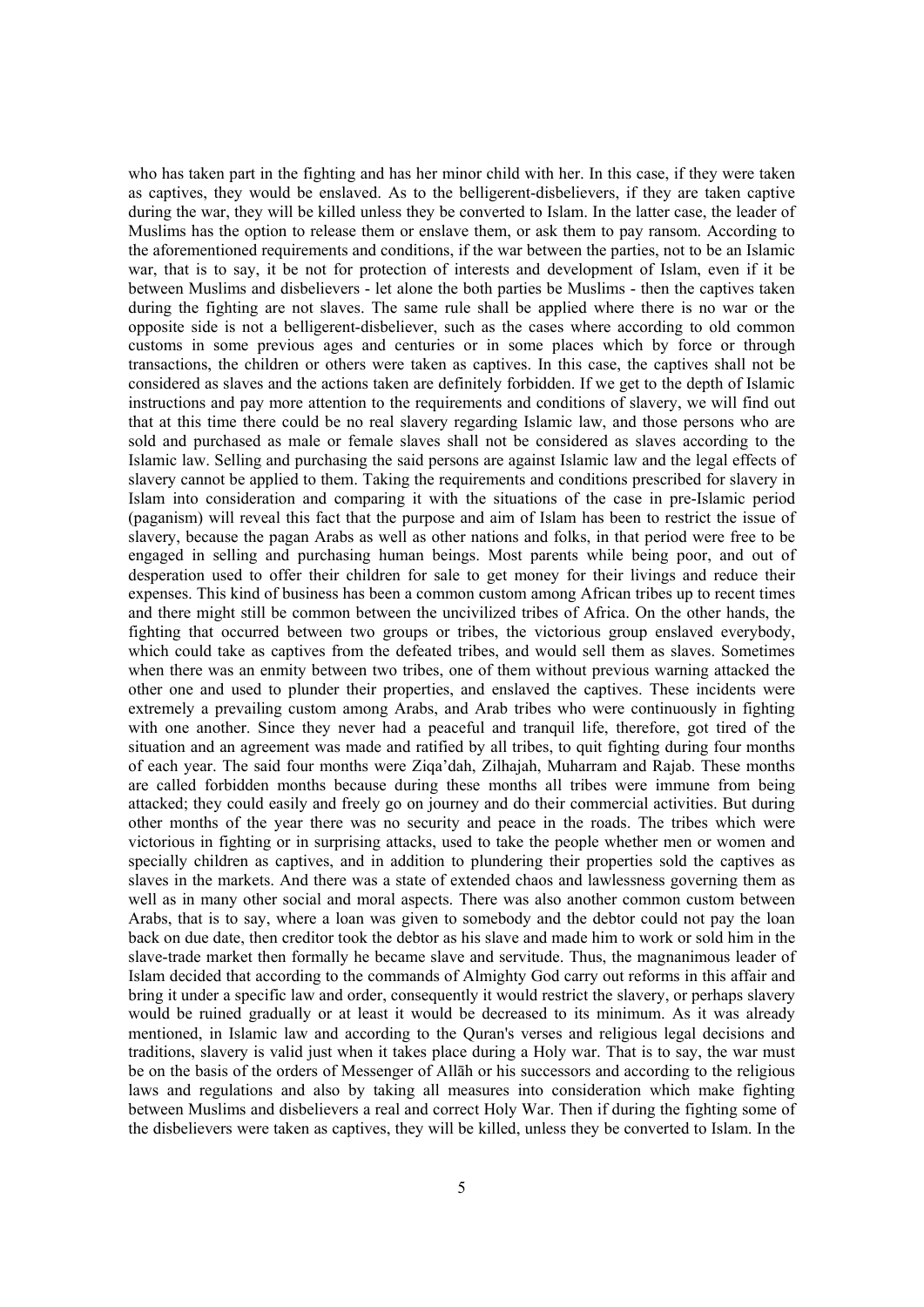latter case, Imam or Muslims' leader who is the successor of Messenger of Allāh has the option to enslave them as a part of the spoils of war and to be divided, or to be demanded ransom, or set them free. But if they were taken as captives after the victory, none of them is to be killed, even they be still in the state of disbelief and Imam is authorized to choose any of the three-abovementioned options. That is in all cases the authorization has been devoted to Imam to enslave or make them free. In other cases, the captives cannot be called slaves. Since in the above case, Imam has the option so that most of times there might be occasions, which are advisable to set them free. The children of those persons, who have become slave, will become slave, provided that both parents had been enslaved. Therefore, due to the prescribed regulations by Islam, the previous common pre-Islam arrangements, which was the real cause of increasing slavery in the society, was totally ruined, and restricted to its lower limit. Certainly, by scrutinizing this subject matter carefully, we will find out that the said regulations are not contradictory to the common military, political, and social principles, of today's civilized world; on the contrary, they are much better and more acceptable. Because at present time the victorious states send the prisoners of war to places, where the living conditions are very hard and force them work under harsh conditions as forced labor. Although the prisoners are not called as salves but their living condition is harsher and more difficult. Even though the states do not divide the prisoners of war as spoils of war but in reality, they are held as slaves and sometimes they are tortured and persecuted, and generally, prisoners of war mostly complain of their conditions. Moreover, the victorious nations do not treat them on the basis of observing moral and social principles. Their living conditions often are so harsh and severe that slavery seems to be much better and more comfortable. Although Islam has called them "slaves" but has commanded to treat them with utmost kindness and affability and not to be severe about their food, clothing and other means of living. And they should do their best for tranquility of the slaves. The Honorable Messenger (S) and his successors followed this kind of behavior and treated their slaves with utmost kindness and compassion. In addition to the said restrictions for enslavement, too many merits have also been enacted for liberation of slaves, which is considered as an Islamic worship. And liberation of slave is also prescribed as one of the forms of atonement. There are other legal institutions which results to liberation of slave, such as "Umme Walad" (mother of [his] child), "Tadbir" (liberation after the death of the owner) and "Mokatebah" (contracted liberation). A female slave who has borne her master a child is called "Umme Walad". When her master dies, she would be a part of deceased estate, and her child would inherit her, consequently she will be free. If anyone says to his slave: "When I die you shall be free" this is called "Tadbir" liberation. "Mukatab" is a slave who has made a contract with his master to do something or pay some specified amount of money, so that when the contract is performed he will be free. One of the great worship in Islam is liberation of slave and many merits have been bestowed for this action. All these show that slavery has not been desirable to the Messenger of Allāh (S) and he has attempted, in one way or another, to restrict the slavery until gradually be cancelled. If there be few slaves at this time, we have to make sure that their ancestors have been legally slaves and had not been liberated, otherwise their enslavement is not correct and according to the principle of "*Status quo ante*", they should be considered as freemen. Since there has been no Holy War at present time to be based on Islamic rules and regulations and we are not sure that the ancestors of those who are slaves at this period of time, have been also slaves up to the time of infallible Imams (A), and on the contrary, it is almost more certain that they have not been slaves, hence we can conclude that there is no slave at present time. Above all, everybody knows that most male and female slaves at recent times are those black ones who have been sold by their parents, which is against religious law. On the other hand, the humankind is principally borne free unless it is proved to the contrary. Therefore, we may cast doubt on the correctness of their slavery and reject it. Of course, there might be some people who predicate the action of Moslem to correctness or using Moslem market principle and the like which are of "fundamental rules" might try to change the aforementioned reasoning, but it seems that the so-called rule of precaution of the fundamentalist shall govern on this case and the principle of "freedom" is better to be enforced. And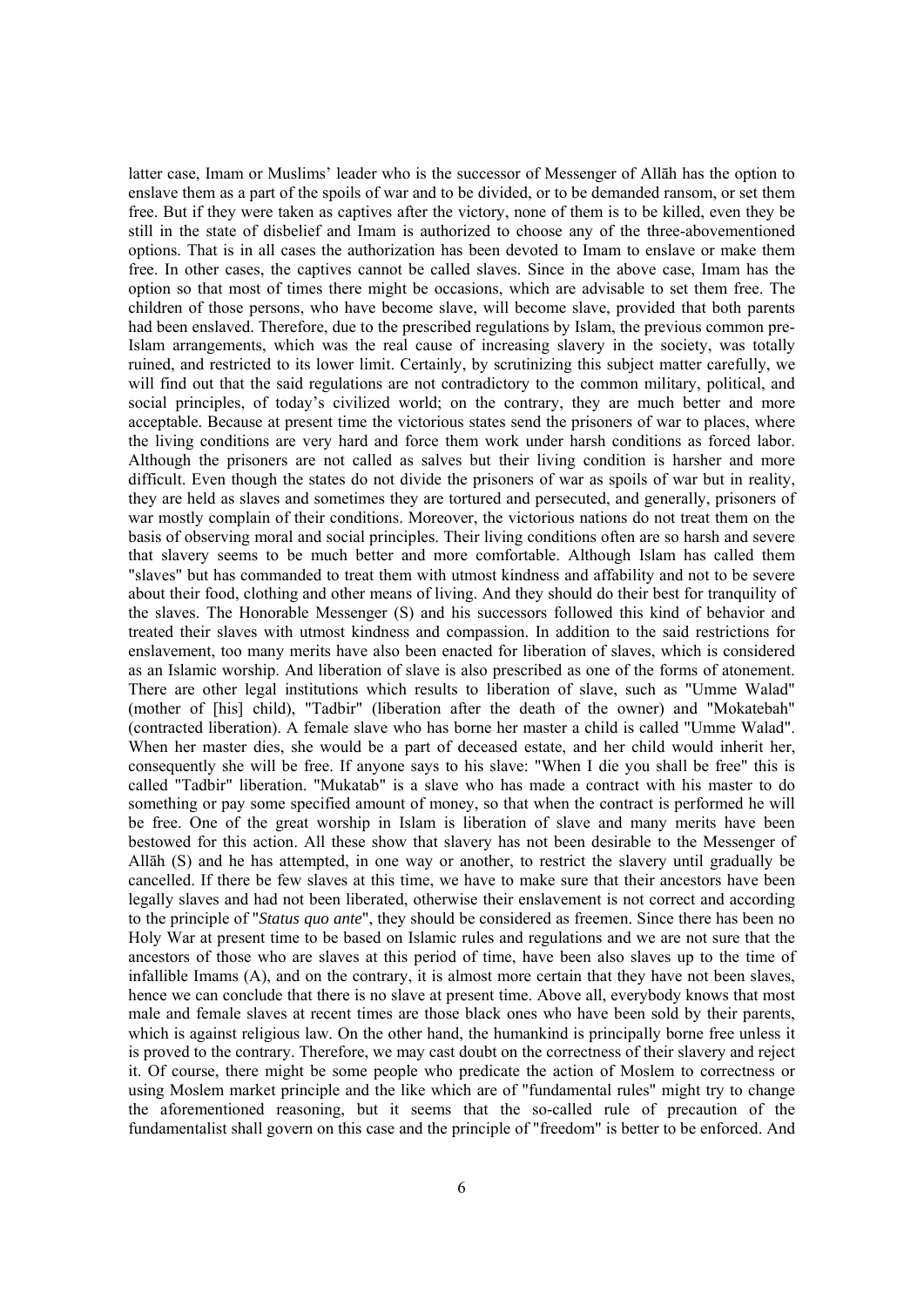since the requirements of correct Islamic slavery, for the time being do not exist therefore, it would be advisable to be cautious and say: "there is no religious slavery at this time". And keeping slaves until the advent of His Honorable Hojjat-ibn-el-Hassan (May God hasten his glad advent) seems religiously to be problematic. Unless the Islam's country is invaded by strangers and be compelled to defend. In that case, we can say, those who are taken as captives, could be reduced to slavery. Otherwise, while in the present situation, giving the ruling for slavery could be criticized and said to be against Islamic law. For this reason our Honorable grandfather, His Excellency Hajj Molla Ali Noor-Alishah who has been one of the Greats of Ne'mat-o-llahi Order and treatise holder religious jurist, issued a proclamation, in Rabi-ol-Awal of 1332 (lunar year, A.H.) which was about 36 years before issuance of Universal Declaration of Human Rights that reads as follows: "selling and purchasing (transaction) of human beings at this period of time is against religious faith and civilization. Therefore, those males and females who are formally held as slaves should be liberated and shall be equal to the other citizen of the country". His Excellency's standpoint on the subject in question, according to what we have already discussed about, has been on the Islamic nonapplicability base of slavery on existing situation, and he has emphatically stated that enslavement of males and females at this time are not in accordance with the Islamic regulations, and the commands of sacred law (of Islam) would not apply to the slaves at present time, and they are not true subjects of what the sacred legislator (of Islam) has commanded, and the requirements of Islamic slavery do not conform with them, and their enslavement is against the commands of Islam. Therefore, all of them are free. But if the Islamic requirements be established, then the commands of the sacred law (of Islam) should be enforced. As it is noticed, His Excellency's proclamation contains no new rules to be considered as innovation or forbidden decision. It is just a statement and explanation of the commands of sacred law (of Islam)".

His Excellency Hajj Dr. Noor-Ali Tabandeh has also given an explication of the said subject in response to an inquiry of a professor of York University of Canada. In his essay, the issue of "slavery in Islam" has been explained and analyzed with regard to the social evolution of Islam. Since the subject matter is interesting, therefore some parts of it are quoted here:<sup>16</sup> "The issue of slavery was in existence at the time of the advent of Islam. From among several aspects of "slavery" the humanitarian aspect was the main concern of Islam to intervene. In Glorious Qur'an, it is said**:**  "**O, mankind! Verily, We created you all from a male and female, and appointed for you tribes and nations to know**"**.** 17 That is this classification is mentioned just for "**to know**"**.** And continues: "**Verily, in Allāh's sight the most honorable of you is the most pious of you**"**.** These words are addressed to humankind, which are all equal. In another place, the Glorious Qur'an says: "**Indeed, We honored the children of Adam**".18 Although several evidences of the said "**We honor**" is mentioned but the general rule is "**indeed, We honored the children of Adam**"**.** One of the most clear and obvious evidence of "**We honor**" (for human beings) is freedom and liberation. Therefore, "freedom" has been regarded as a main principle in Islam. Moreover, at that period of time, when freedom was absent Islam had commanded to the those dates' non-Moslems that the slaves should receive fair and human treatment rather than brutal behavior, consequently slaves not to feel they were captives and certainly the Muslims would observe the said rules and commands. But if, all of a sudden, Islam had announced that all slaves were free, firstly a deluge of slaves who had escaped from their masters would have come towards Islam and certainly most of them without

إِنَّا خَلَقْناكُمْ مِنْ ذَكَرٍ وَ أُنْثى وَ جَعَلْناكُمْ شُعُوباً وَ قَبَائِلَ لِتَعارَفُوا **ِ َ**

**<sup>ج</sup> َ <sup>و</sup>** <sup>18</sup> Al-Isrā XVII, 70. "**Indeed We honored the children of Adam**".

-

**َني ْنا ب َ لََق ْد َكَّرم آد َم**

<sup>&</sup>lt;sup>16</sup> His Excellency Hajj Dr. Noor-Ali Tabandeh, "Slavery in Islam". The complete text of this essay is printed in the journal of Iran's Mysticism. Collected and complied by Dr. Seyyed Mostafā Azemayesh, No. 19, Haqiqat Publication, 2004, pp. 10-18.

<sup>17</sup>Al-Hujurāt XLIX, 13: "**O, mankind! Verily, We created you all from a male and female and appointed for you tribes and nations to know. Verily in Allāh's sight the most honorable of you is the most pious of you**".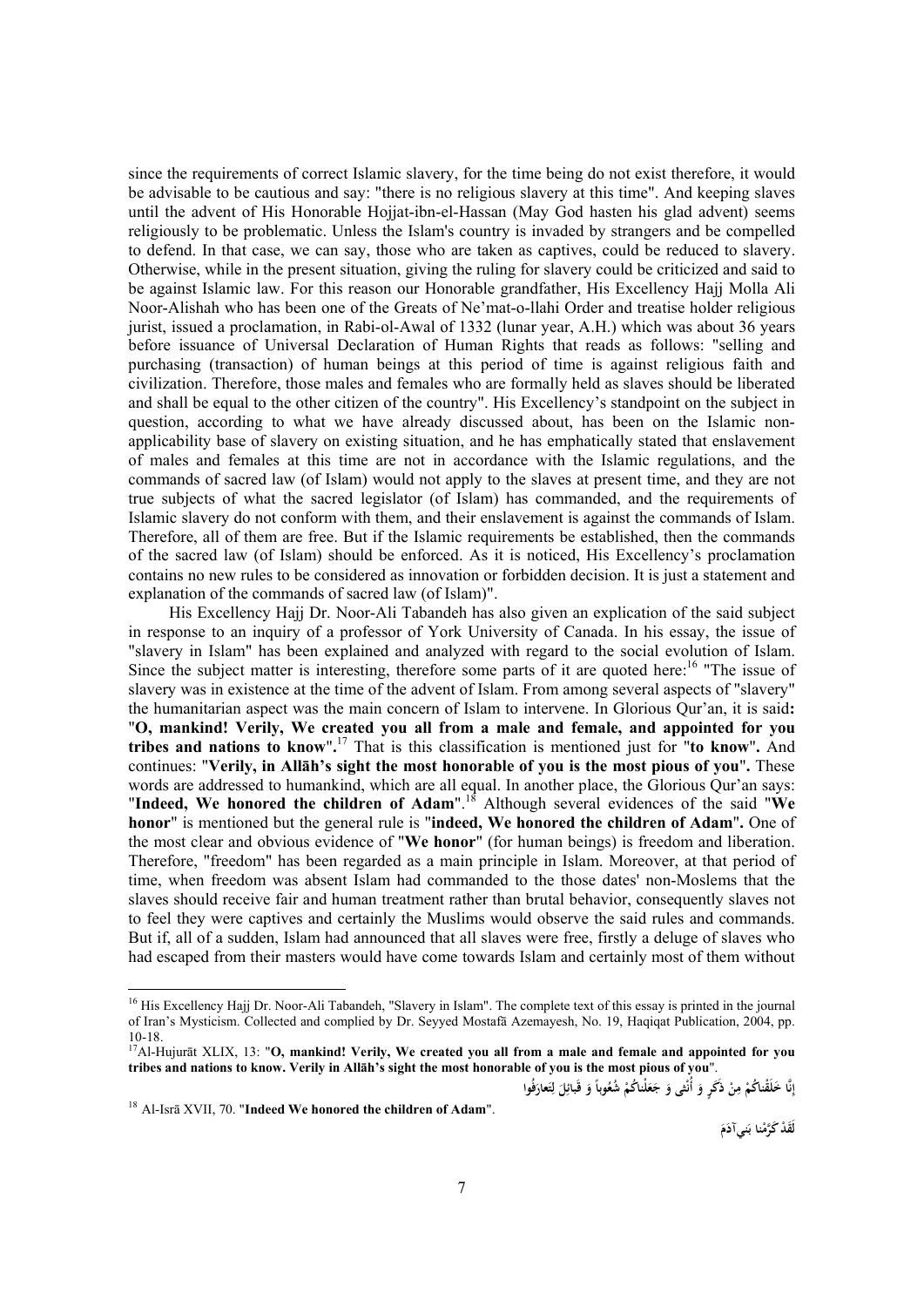having true belief in Islam would have been converted and assuredly lack of belief at the beginning of advent of Islam would entail a great damage, whereas the strong belief which the early Muslims had in Islam, who were ready to sacrifice themselves in the path of Allāh, was the main cause of the Islam's victories; secondly, apart from the humanitarian aspect of slavery, it had also an economic aspect, that is to say, if all at once they liberated the salves, firstly most economic affairs would stop and the society would be crippled by this policy. Secondly, in addition, the liberated slaves were not able to obtain their needs for living, because they had no food to eat because nobody was to donate them from his wealth. So that the said condition would result to a revolution which would ruin the foundation of society. That is why Islam decided that the slaves being liberated gradually. In some cases, liberating a slave, not only was the atonement of the faults and sins, but it was also considered as a charitable act by itself. And when a slave converted to Islam the companions of the Prophet used to buy him and set him free. For example, Salmān the Persian or Salmān Muhammadi who was one of the grandees of Islam was a slave, whom Abu-Bakr bought and set him free. Bilāl was a slave. Zeid, the foster child of the Reverend Muhammad was a captive, who was bought by His Reverend. Thus, many of companions of the Prophet and grandees of Islam had been slaves, who have been bought and set free. The manner, which was established by Messenger of Islam that slaves being gradually liberated and to be dissolved in free human environment, is very interesting. Let us think that a great number of people, for instance five thousand of persons, without having any food supplies with them enter the city all at once. Now let us suppose they want to enter the ancient Mecca with the population of five to ten thousand. Even if the entrants decide to remain there for one or two days, the city would break up in disorder and if they decide to stay a little longer or to reside there, for sure disorders and disturbances occur in the city. The number of slaves at that time was not so different from their masters' number. Every master had several slaves. Therefore, if the slaves were all of a sudden liberated, then the social and economic conditions would be interrupted. "Under no circumstances we are allowed to presume a man as a slave", this was the command of Almighty God. As to the status of a human being "freedom" is ordained as principle and main rule, unless through religious procedures it is proved that he/she is enslaved. Concerning the methods and religious procedures of enslavement, it should be noted that there has been several religious wars at the time of Messenger of God. These wars occurred neither in Mecca, nor –for few years– in Medina. When the command of Holy War was issued, if the captives –just during the Holy War– converted to Islam, they would have not been considered as salves. But if they did not convert, then they would have been treated as salves. It was only at the time of Prophet that Islamic wars were considered as Holy Wars. And according to Shiites, because in the time of Orthodox caliphs were approved by Ali (A), their ordinances were also taken as valid. But, as the Sunnites also confirm, from the Umayyads onward, which the caliphate was replaced by monarchy there has been no Islamic war and the fighting which have been occurred at that time, were not considered as Holy wars (Islamic Wars) unless it has been approved by Imam (A). The Shiites were and still are of the opinion that after the occultation of the twelfth Imam, namely from latter part of the third century (AH) [ninth century AD] since there has been no infallible Imam to authorize the Holy War, therefore, none of the wars, waged by kings who were named as caliphs, could be called as Holy War. So, the captives, by virtue of the religious regulations were free. As it is noticed, Almighty God has made the entrance gate to the slavery so narrow that only a few people could really enter through it. And on the other hand, the liberation exit has been made large and wide. If we pay attention to the Quran's verses and Islamic laws and regulations concerning the "atonement" among all Islamic sects, we will find out that the atonement for many faults, mistakes and sins are prescribed to be the liberation of slave. So that all slaves would be liberated gradually. And when the slaves, just one by one, be liberated, they would be dissolved and be absorbed by the society and no economic problem would appear. Apart from the atonement, there have been other ways of liberating the slaves. For instance, when a female slave was pregnant because of intercourse with her master and gave birth to a baby, then the borne child would be a free person and also would set his mother free. That is to say, the freedom of the child extended to the mother. In this case, the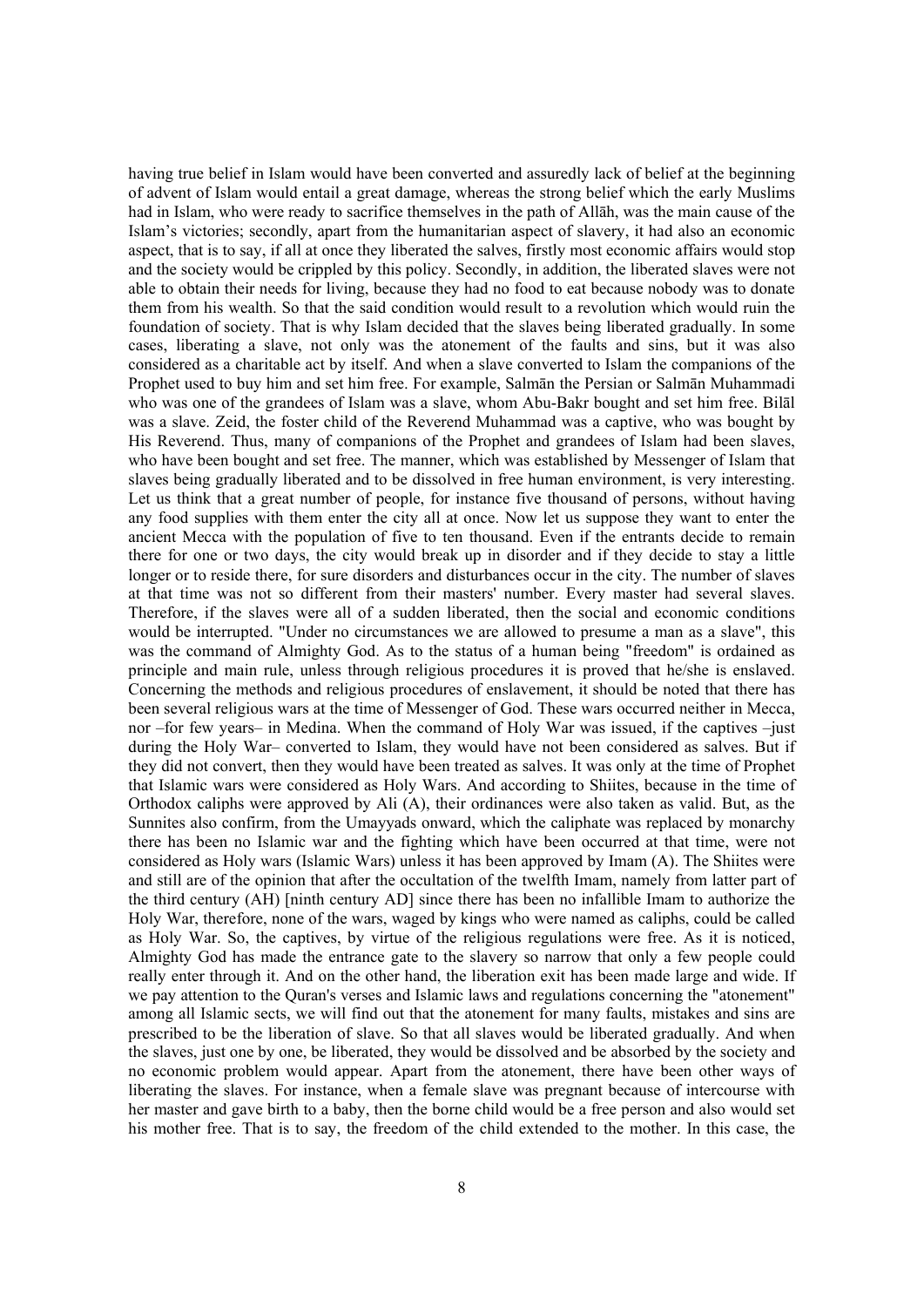mother was called Umme Walad. Therefore, the ways of liberating the slaves was just a gateway, which a person could step out from the realm of slavery, and enter the realm of liberation. There is another method of liberation, which is mentioned in Islamic jurisprudence, namely, if a slave possessed abilities and arts, who could make money out of them, then he could suggest and make a contract with his master to work for him for a specific amount, so that the value of his arts would have been the ransom for his freedom. Of course, during that period he was working, he was still the slave and his master was in charge for his living. So that he was not worried about his living charges and could buy himself. There is another way for liberating the slaves, which is mentioned as "chapter of emancipation of slaves" in the jurisprudence texts. One of the recommended religious precepts and charitable acts for a Muslims is to set a salve free. However, there are several conditions to be observed concerning those slaves who are supposed to be liberated. For instance, they should not be disabled and/or worn-out. They must be able to work and be familiar with an art or profession as craftsman. Since, in the past, the masters took their slaves as their cattle, therefore to explain the said requirement, they were compared with a sheep, which was going to be sacrificed. This comparison was made for this reason that the salve should have ability to work and make his living at the time of liberation and not the case that to liberate a disabled slave or one who could not render his master the necessary services. Therefore, by taking the foregoing description into consideration we will find out that those persons who were kept as salves up to two centuries ago, with regard to the Islamic laws and regulations, could not be considered as slaves, because one or two centuries after the advent of Islam no more persons had been left as salves and all of them would have been liberated. Regrettably, the Islamic laws were only enforced when the caliphs (or so – called the kings) thought they were to their advantage and in other cases they fell into oblivion. Studying Islamic history shall reveal this fact that most taken decisions had been contrary to Islamic laws. I am not a historian I have not done a comprehensive study on the history of Islam but, except what I have already mentioned; I do not remember there has ever been a single discussion about liberation of the slaves. The jurisconsults have mentioned the regulations concerning "the slavery" in their books, which is based on the verses of Glorious Qur'an. The only occasion that I remember is that of well-known mystic and jurisconsult, the late Hajj Molla Ali known as "Nūr-Ali Shah the second", which in a declaration of 1332 (lunar year AH) addressing his followers said: "There is doubt on the correctness of slavery imposed on those female and male who are as salves at present time. Therefore on the basis of the principle of freedom they are all considered as freemen". I have not seen any other decisions on this very subject. All those decisions, taken in the world, which are proclaimed as a sudden and on the spot declarations, apart from their advantages contain some disadvantages as well, because the said decisions taken by great powers follow their political goals rather than humanitarian concerns. Above all, as we have mentioned, according to Quran's verses the slaves are human beings, that is to say with respect to their relationships with other persons the following verses: "**Verily We created you all from a male and female….**" and "**Indeed, We honored the children of Adam**" shall be applicable to them. Therefore, it is not authorized to persecute them, and their punishment should be the same mild punishment as exercised by a father while punishing his own children and exceeding from this limit is not permissible. By paying attention to the lifetime of great persons in early Islam and especially the successors of Messenger of God (S), the Imams (A) we will find out that they treated both freemen and slaves humanely. For instance, they used to have their meals with their slaves and did not discriminate. It is mentioned in the history that Jerusalem was captured at the time of Omar the second caliph. The citizens of Jerusalem who were used to respect and pay tribute to the rulers came out of the city to welcome the new ruler, but they saw only a man who was riding a donkey and another one accompanying him on foot. The citizens ignored them and continued their way until they got to the place where the army of Islam, which had captured the city, was stationed and asked where the caliph was. They were told that the caliph had entered the city. They said we saw nobody entering the city save a man who was riding a donkey and another one accompanying him on foot. They were told the one who was on foot was the caliph of Islam and the man who was riding the donkey was his salve. They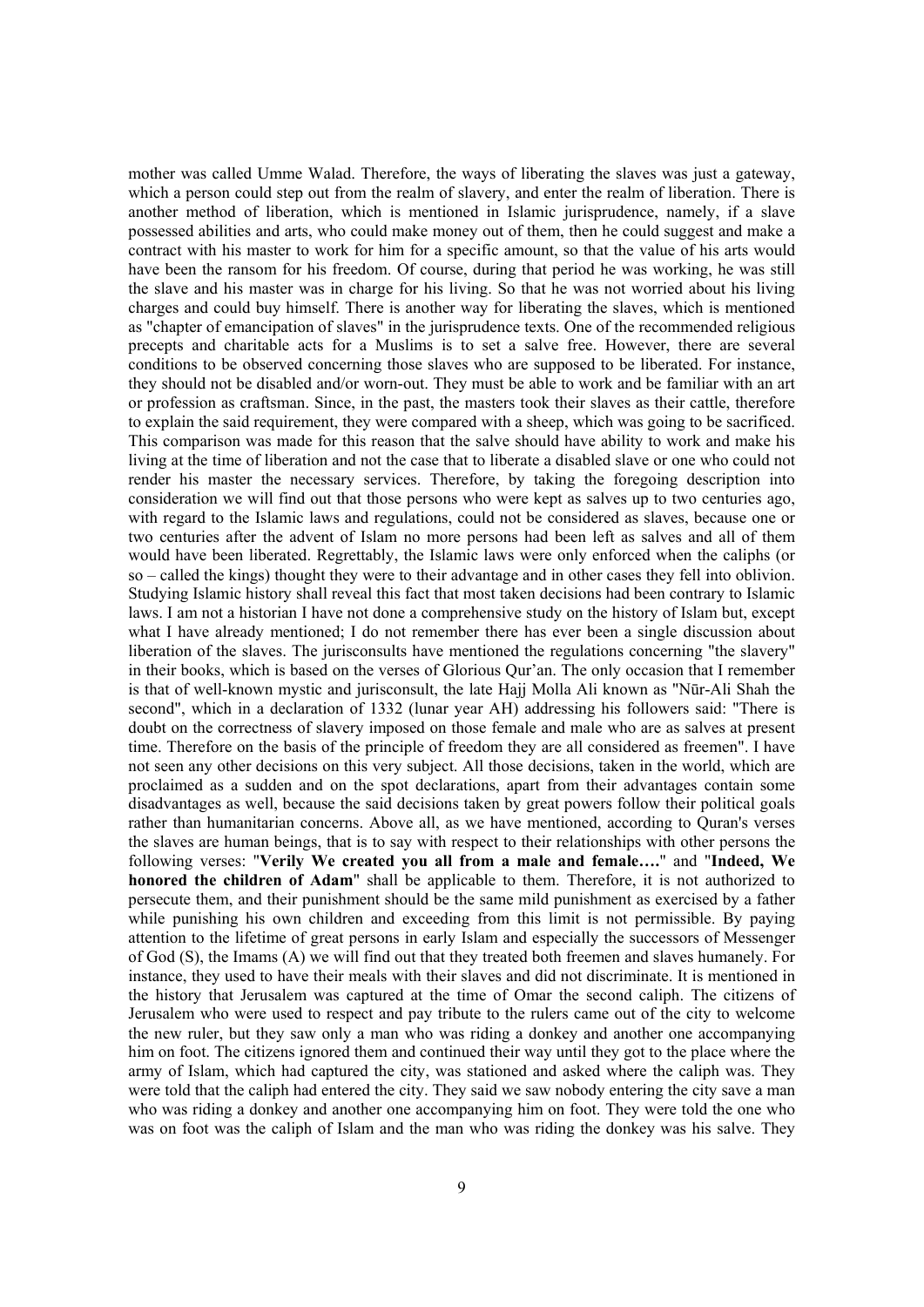were all very astonished by hearing the story. Because during the journey whenever the salve was tired, Omar, the caliph would get down, the salve would ride the donkey, and there was no difference between them in this respect. So that when there is no difference between a slave and a freeman, consequently there would be no difference between them while being punished. Of course, on the basis of the rules of jurisprudence the blood money of slave is lesser than a freeman. Since the blood money is a financial subject, therefore there are some differences between the slave and freeman from this aspect of the issue. Moreover, we should bear in mind that principally there exist no applicability for "slavery" and "slave" at this period of time."

Anyhow, the Islam's standpoint on the issue of "slavery" could be categorized into two main subjects. The first one is about captives (prisoners of war) who have fought against Islam, therefore they would be considered as slaves. The second one is the encouragement of all Muslims to liberate the said slaves. Concerning the first part, it should be noted that the living conditions of captives were an important issue in early Islam. Because it was impossible to send back the said captives who had fought against Islam to their homeland prior to the settlement of all disputes. Because they were able to take arms and make another invasion. On the other hand, they could not be left without any subsistence. However, there had been no penitentiary or prison to keep them and supply their necessaries of life. Therefore, the most desirable method was to put them at the Muslims disposal, so that they would have a job, secondly their food and place of living would be provided, and thirdly they would be under constant surveillance, not to make any trouble again. The social rights of captives were sometimes half of the others, for this reason their punishments (Hodood) were also halved in return. In this connection it is said**:** "**And whosoever of you who has not the means to marry free-believing women, may marry believing girls from among those (captives and slaves) whom you own and Allāh is the knower of your faith; you are fellow-creatures; then wed them with the permission of their own masters and give them their marriage-portion according to what is reasonable, provided that they are chaste, not adulterous nor taking boyfriends; and after they have been taken in wedlock, if they commit adultery, their punishment is half of that for a free woman. This (type of marriage) is for those men among you who are afraid of committing sin of adultery, but it is better for you to practice selfrestraint, and Allāh is the Merciful Forgiving**"**.** <sup>19</sup> This standpoint is quite different from the invasions and night-attacks of Arabs against other tribes to take possession of their properties and make their individuals as salves. Islam has used this phenomenon and the custom of slavery to protect the life of both friends and enemies.

As it was already mentioned, the other part of the said category was encouraging the Muslims to liberate the slaves. That is to say to cancel the guardianship of their masters and give them social rights the same as other citizens of the society. Encouragement of Muslims to liberate the slaves and declaring liberation of slaves as an atonement of several sins could be understood from the following verses. In sūrah of Al-Baqarah it is said**:** "**It is not (the only symbol of) righteousness that you turn your faces towards the east or to the west but true righteousness is to believe in Allāh, and the Day of Judgment, and the angels and the book and the messengers and also spend one's wealth, despite of love for it, (by giving it) to the kinsmen, to the orphans, and to the needy, and to the wayfarers, and to the poor who beg, and to ransom the slaves, and to perform prayers, to pay alms; and those who fulfill their promises when they make them and those who are patient in extreme poverty and ailment and at the time of war, such are the people who are truthful and they are indeed the pious**"**.** 20

 $\overline{a}$ 

<sup>19</sup> Al-Nisā IV, 25.

**<sup>ْ</sup>** وَ مَنْ لَمْ يَسْتَطِعْ مِنْكُمْ طَوْلاً أَنْ يَنْكِحَ الْمُحْصَناتِ الْمُؤْمِناتِ فَمِنْ ما مَلَكَتْ أَيْمانُكُمْ مِنْ فَتَياتِكُمُ الْمُؤْمِناتِ وَ اللَّهُ أَعْلَمُ بِإيمانِكُمْ بَعْضٍ بَعْضٍ **ِ ْ َ َ ِ** فَانْكِحُوهُنَّ بِإِذْنِ أَهْلِهِنَّ وَ آتُوهُنَّ أُجُورَهُنَّ بِالْمَعْرُوفِ مُحْصَناتٍ غَيْرَ مُسافِحاتٍ وَ لا مُتَّخِذاتِ أَخْدانٍ فَإِذا أُحْصِنَّ فَإِنْ أَتَيْنَ بِفاحِشَةٍ فَعَلَيْهِنَّ نِصْفُ ما **َ ِ ِْ َ ٍِ**عَلَى الْمُحْصَناتِ مِنَ الْعَذابِ ذلِكَ لِمَنْ خَشِيَ الْعَنَتَ مِنْكُمْ وَ أَنْ تَصْبِرُوا خَيْرٌ لَكُمْ وَ اللَّهُ غَفُورٌ رَحِيمٌ. **ِ َ ِ**

**حَ <sup>ر</sup>** 20 Al-Baqarah II, 177.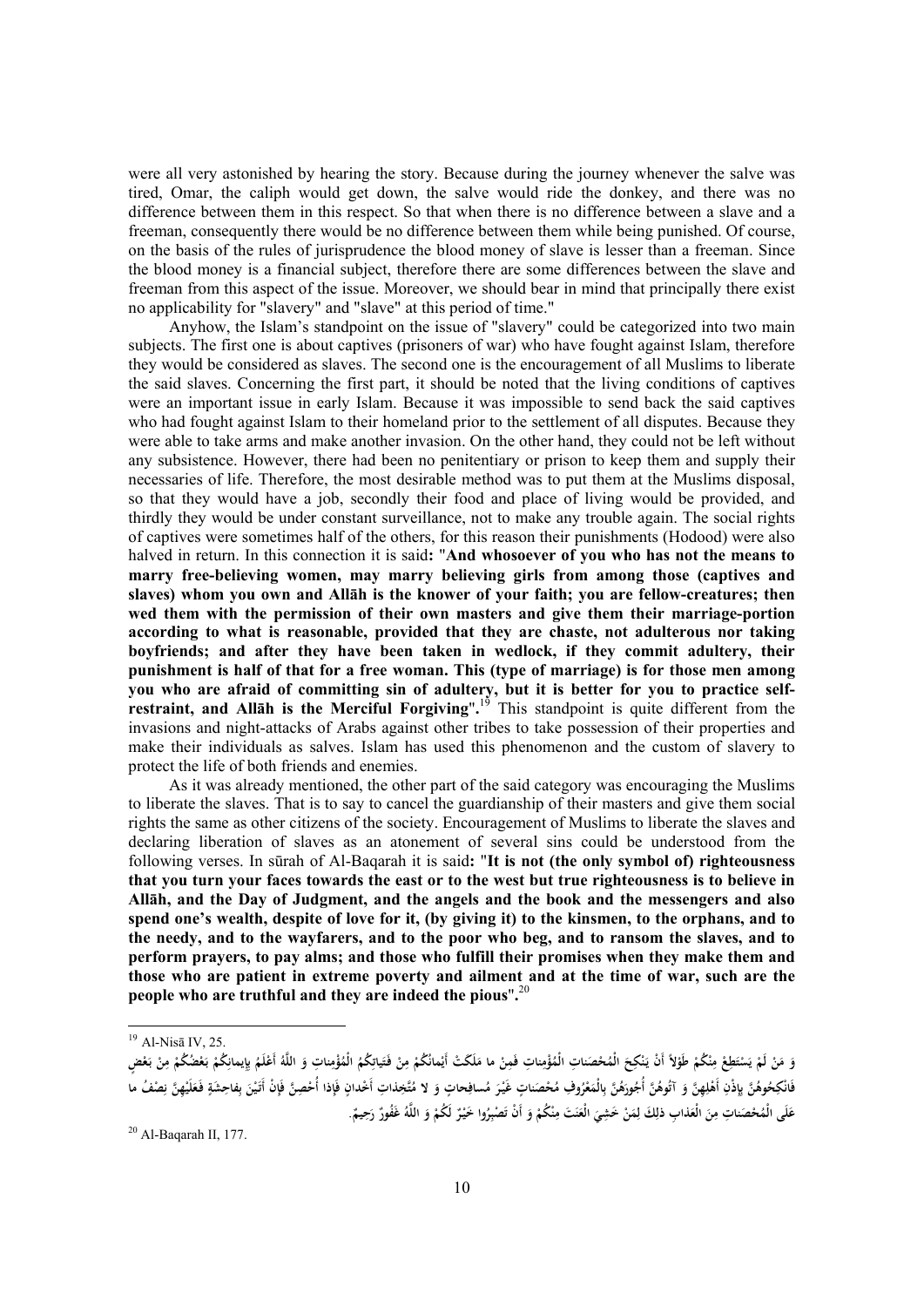In sūrah of Al-Mā'idah says**:** "**Allāh will not punish you for what is unintentional in your oaths, but He will punish you for your deliberate oaths: Expiation is feeding to poor persons on a scale of average of that with which you feed your own family or clothing them or freeing of a slave; but whosoever cannot afford (none of these) then he should fast for three days successively. That is the expiation for the oaths you have sworn, so keep to your oaths. Thus Allāh makes clear to you His words of revelation, so that you may be grateful**"**.** <sup>21</sup> In sūrah of Al-Taubah says**:** "**Verily, alms are only for the poor and the needy and those who collect them, and those whose hearts are to be reconciled, and the ransoming of the slaves and for those in debt and in the way of Allāh and for the wayfarers; it is a duty decreed by Allāh. Allāh is Knower, Wise**"**.** <sup>22</sup> In sūrah of Al-Mūjādilah says**:** "**And those who do Zehār their wives but then change their mind about what they uttered by their tongue, they are liable to expiation of freeing a slave before they approach the wife physically; this is a religious admonition to you and Allāh is well informed about what you do. And a person who cannot find a slave to set free, must go on fast two months successively before they touch each other, but if a person is sick and cannot fast, he should feed sixty of the poor; this is in order that you may find faith for Allāh and His messenger**"**.** <sup>23</sup> It was customary among Arabs that if a man addressing his wife said: "you are like my mother" the marriage intercourse between them would become forbidden and prohibited. This custom was called "Zehār". Islam while negating this superstition in pervious verse declares**:** "**Those men who do Zehār with their wives, should know that those women are never their mothers; none can be their mothers except those who gave birth to them. And indeed they utter an evil and a lie. And verily Allāh is Forgiving, Merciful**"**.** <sup>24</sup> Islam has endeavored to instruct those people who do Zehār with their wives that not to pay attention to this kind of superstition, which makes trouble for them and their family as well. Moreover, has made them to pay atonement which shall be used for improvement of the slaves' conditions and poor people, that is to say the atonement is used to liberate a slave and/or to feed the needy. In sūrah of Al-Balad says**:** "**What would make you know what is** "**Al-Aghabah**"**. It is to free a salve**"**.** <sup>25</sup> And in sūrah of Al-Nisā says**:** "**A believer should never kill a believer unless it is by mistake; and whosoever kills a believer by mistake must set free a believing slave and blood-wit should be paid to the family of the killed person unless they remit it as a free-will offering. If the killed person belongs to a people at war with you and he is a believer, then setting free a believing slave is a duty. And if the killed person belongs to a people with whom you have treaty, then the blood-**

**َ** لَيْسَ الْبِرَّ أَنْ تُوَلُّوا وُجُوهَكُمْ قِبَلَ الْمَشْرِقِ وَ الْمَغْرِبِ وَ لكِنَّ الْبِرَّ مَنْ آمَنَ بِاللَّهِ وَ الْيَوْمِ الْآخِرِ وَ الْمَلائِكَةِ وَ الْكِتابِ وَ النَّبِيِّينَ وَ آتَى الْمالَ عَلى حُبِّهِ **ِ ِِ ل َ ِ ِ**ذَوِي الْقُرْبى وَ الْيَعامى وَ الْمَساكِينَ وَ ابْنَ السَّبِيلِ وَ السَّائِلِينَ وَ فِي الرِّقابِ وَ أَقامَ الصَّلاةَ وَ آتَى الزُّكاةَ وَ الْمُوفُونَ بِعَهْدِهِمْ إِذا عاهَدُوا وَ الصَّابِرِينَ فِي **ِ** الْبَأْساءِ وَ الضَّرَّاءِ وَ حِينَ الْبَأْسِ أُولئِكَ الَّذِينَ صَدَقُوا وَ أُولئِكَ هُمُ الْمُتَّقُونَ. **َِ ِ**

 $21$  Al-Ma'idah V, 89.

لا يُؤاخِلُكُمُ اللَّهُ بِاللَّغْوِ فِي أَيْمانِكُمْ وَ لكِنْ يُؤاخِلُكُمْ بِما عَقَّدْتُمُ الْأَيْمانَ فَكَفَارَتُهُ إطْعامُ عَشَرَةِ مَساكِينَ مِنْ أَوْسَطِ ما تُطْعِمُونَ أَهْلِيكُمْ أَوْ كِسْوَتُهُمْ أَوْ **ت َ َ َِِِ َ** نَحْرِيرُ رَقَبَةٍ فَمَنْ لَمْ يَجِدْ فَصِيامُ ثَلاثَةِ أَيَّامٍ ذلِكَ كَفَّارَةُ أَيْمانِكُمْ إِذا حَلَفْتُمْ وَ احْفَظُوا أَيْمانَكُمْ كَذلِكَ يُبَيِّنُ اللَّهُ لَكُمْ آياتِهِ لَعَلَّكُمْ تَشْكُرُونَ. **َ َِ َ َ َ ِي**

 $22$  Al-Taubah IX, 60.

إِنَّمَا الصَّدَقاتُ لِلْفُقَراءِ وَ الْمَسَاكِينِ وَ الْعَامِلِينَ عَلَيْها وَ الْمُؤَلَّفَةِ قُلُوبُهُمْ وَ فِي الرِّقابِ وَ الْغَاوِمِينَ وَ فِي سَبِيلِ اللَّهِ وَ ابْنِ السَّبِيلِ فَرِيضَةً مِنَ اللَّهِ وَ اللَّهُ **َ ِ ِ . ٌ ِيم َك ٌ ح ِيم َل ع**

 $23$  Al-Mujadalah LVIII, 3-4.

**ِ** وَ الَّذِينَ يُظاهِرُونَ مِنْ نِسائِهِمْ ثُمَّ يَعُودُونَ لِما قالُوا فَتَحْرِيرُ رَقَبَةٍ مِنْ قَبْلِ أَنْ يَتَمَاسًا ذلِكُمْ تُوعَظُونَ بِهِ وَ اللَّهُ بِما تَعْمَلُونَ خَبِيرٌ. فَمَنْ لَمْ يَجِدْ فَصِيامُ **َِ َ َ َ َ ْ** شَهْرَيْنِ مُتَتابِعَيْنِ مِنْ قَبْلِ أَنْ يَتَمَاسًا فَمَنْ لَمْ يَسْتَطِعْ فَإِطْعامُ سِتِّينَ مِسْكِيناً ذلِكَ لِتُؤْمِنُوا بِاللَّهِ وَ رَسُولِهِ.<br>.2 Al-Mujadalah LVIII, 2-**َ َ ي َ ِِ ِ ِْ**

الَّذِينَ يُظاهِرُونَ مِنْكُمْ مِنْ نِسائِهِمْ ما هُنَّ أُمَّهاتِهِمْ إِنْ أَمَّهاتُهُمْ إِلاَّ اللاَّنِي وَلَدْنَهُمْ وَ إِنَّهُمْ لَيَقُولُونَ مُنْكَراً مِنَ الْقَوْلِ وَ زُوراً وَ إِنَّ اللَّهَ لَعَفُوٌّ شَفُورٌ .<br>25Al **َ ِ ْ**

**.ٍ َة ََقـب َ ُّك ر .ُ ف َة ََقب ا الْع ْ َراك م و َ ما أَدَ**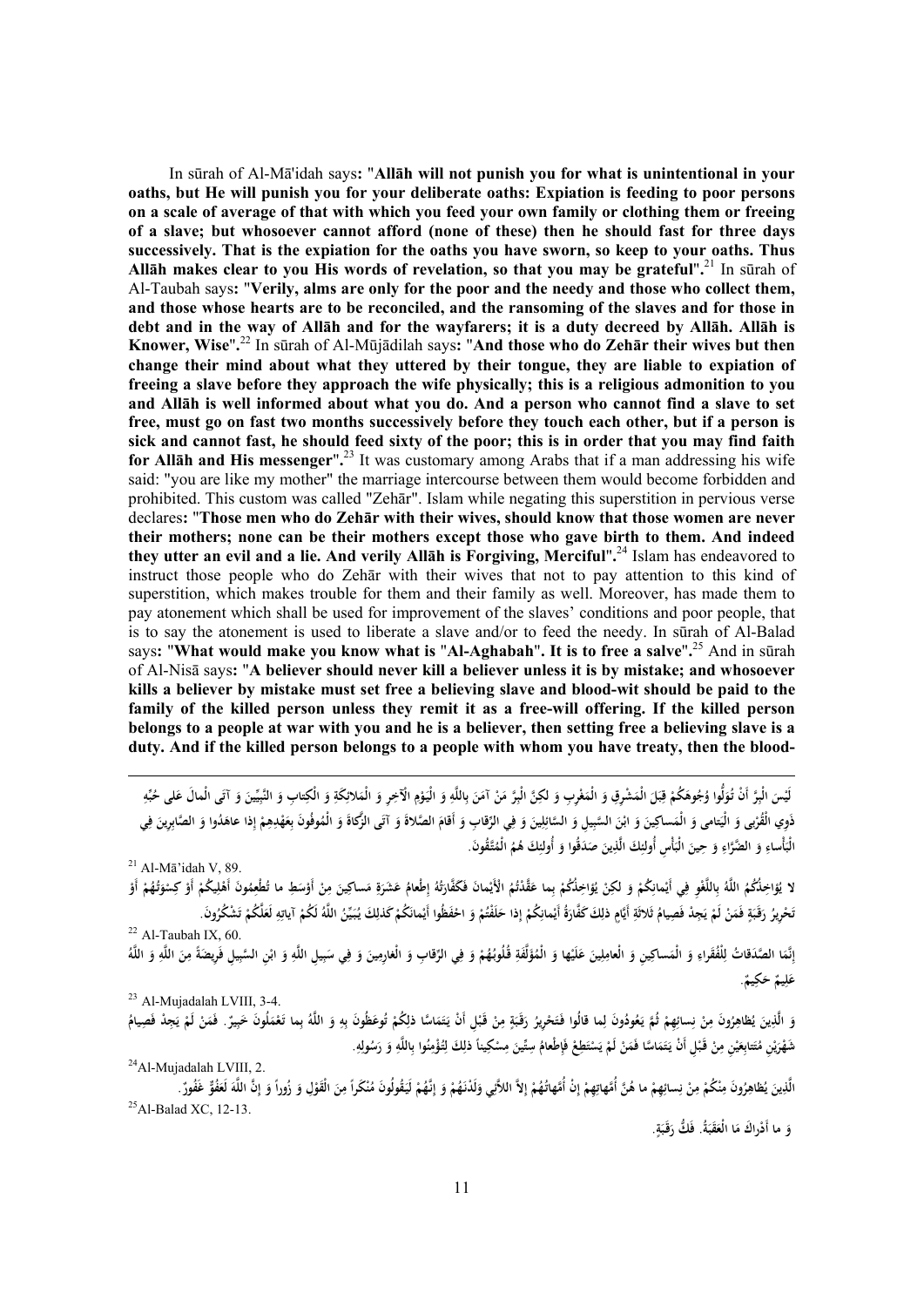**wit is to be paid to his family and the slayer shall set free a believing slave. And whoso finds this beyond his ability, two month fasting successively by way of repentance to Allāh (is ordained) for Allāh is Knower, Wise**"**.** <sup>26</sup> In the same sūrah says: "**… And do good to your parents, relatives, orphans, the needy, the neighbor who is near relative, the neighbor who is a stranger, the very close friend, the wayfarers and to those slaves whom you own. Verily Allāh does not like the conceited arrogants**"**.** <sup>27</sup> In sūrah of Al-Nahl says**:** "**Allāh has preferred some of you above others in sustenance, but those preferred ones do not share their provision to those slaves they own, so that they be equal in that respect. Is it the bounty of Allāh that they deny?**" 28 In sūrah of Al-Nūr has ordained: "**Make the single or unmarried people of the family marry and also the male or female servants (slaves); if they are poor Allāh will bestow them the means in abundance, since Allāh is the knowing Bounty-Bestowed. Those who cannot find the wealth and means for marriage they are enjoined to keep themselves chaste until Allāh grants them bounty out of His grace. And those of your salves who ask for a written contract for their freedom, provide it for them if they are nice and reliable and also give them out of the means, which Allāh has bestowed upon you. Also do not force your maids to prostitution when they are chaste just in order to benefit from the perishable goods of this worldly life; and if the slave-girls do such filthy act under compulsion, Allāh is the Merciful, Forgiving**"**.** 29

## **Summary and Conclusion**

In Islam the principle is based on freedom and not slavery. Historical researches show that a step by step policy adopted in early Islam to depreciate the phenomenon of slavery gradually so its effects and consequences would not disturb the society. On the other side, regarding the inexistence of the prison organization in early Islam, because in wars there was no specific organization for protection of captives and prisoners, therefore this responsibility was distributed among people who were mostly rich in the society by sale of captives to them.

Slavery was a tradition of pagan Arabs, and Islam according to social conditions of that time could not annul it suddenly. Because firstly many slaves were freed in one time who had no economic support and their lives were disturbed and lots of crimes would be happened in the society. Secondly, manual and producing works mostly were done by slaves and freeing slaves totally could cause economic depression and crisis.

On this basis the Prophet Mohammad (PBUH) took this policy so that slavery would rarely happen and freeing of slaves in large portions would happen until slavery is to be gradually abolished.

-

**َ** وَ ما كانَ لِمُؤْمِنٍ أَنْ يَقْتُلَ مُؤْمِناً إِلاَّ خَطَأَ وَ مَنْ قَتَلَ مُؤْمِناً خَطَأً فَتَحْرِيرُ رَقَبَةٍ مُؤْمِنَةٍ وَ دِيَةٌ مُسَلَّمَةٌ إِلى أَهْلِهِ إِلاَّ أَنْ يَصَدَّقُوا فَإِنْ كانَ مِنْ قَوْمٍ عَدُوٌّ لَكُمْ **َ با ي ِ ِ ٍ**هُوَ مُؤْمِنٌ فَتَحْرِيرُ رَقَبَةٍ مُؤْمِنَةٍ وَ إِنْ كانَ مِنْ قَوْمٍ بَيْنَكُمْ وَ بَيْنَهُمْ مِيثاقٌ فَدِيَةٌ مُسَلَّمَةٌ إِلى أَهْلِهِ وَ تَحْرِيرُ رَقَبَةٍ مُؤْمِنَةٍ فَمَنْ مُتَتابِعَيْنِ مُتَتابِعَيْنِ **َ با ي ِ ٍِِ َ َ ي َ َ ِ َ** ةً مِنَ اللَّهِ وَ كانَ اللَّهُ عَلِيماً حَكِيماً. **َ ب ْ وَ تـ** <sup>27</sup> Al-Nisā IV, 36.

وَ بِالْوالِدَيْنِ إِحْساناً وَ بِذِي الْقُرْبى وَ الْيَساعِينِ وَ الْجارِ ذِي الْقُرْبى وَ الْجارِ الْجُنُبِ وَ الصَّاحِبِ بِالْجَنْبِ وَ ابْنِ السَّبِيلِ وَ ما مَلَكَتْ أَيْمانُكُمْ **ِ َ َ .ً َ ُخورا ً ف ُ ْختالا ْ َ كان م َن ِح ُّب م ُ َ لا ي َّه** 71. ,XVI Nahl-Al <sup>28</sup> **<sup>إ</sup> ِ َّن الل**

وَ اللَّهُ فَضَّلَ بَعْضَكُمْ عَلى بَعْضٍ فِي الرِّزْقِ فَمَا الَّذِينَ فُضِّلُوا بِرَادِّي رِزْقِهِمْ عَلى ما مَلَكَتْ أَيْمانُهُمْ فَهُمْ فِيهِ سَواءٌ أَ فَبِنِعْمَةِ اللَّهِ يَجْحَدُونَ.<br>Al-Nūr XXIV, 32-33. **ْ ِ**

وَ أَنْكِحُوا الْأَيامى مِنْكُمْ وَ الصَّالِحِينَ مِنْ عِبادِكُمْ وَ إِمائِكُمْ إِنْ يَكُونُوا فُقَراءَ يُغْنِهِمُ اللَّهُ مِنْ فَضْلِهِ وَ اللَّهُ واسِعٌ عَلِيمٌ. وَ لْيَسْتَغْفِفِ الَّذِينَ لا يَجِدُونَ **ِ َ** نِكاحاً حَتَّى يُغْنِيَهُمُ اللَّهُ مِنْ فَضْلِهِ وَ الَّذِينَ يَبْتَغُونَ الْكِتابَ مِمَّا مَلَكَتْ أَيْمانُكُمْ فَكاتِبُوهُمْ إِنْ عَلِمْتُمْ فِيهِمْ خَيْراً وَ آتُوهُمْ مِنْ مالِ اللَّهِ الَّذِي آتاكُمْ وَ لا **ِ َ ِ َ َ** نُكْرِهُوا فَتَياتِكُمْ عَلَى الْبِغاءِ إِنْ أَرَدْنَ تَحَصُّناً لِتَبْتَغُوا عَرَضَ الْحَياةِ الدُّنْيا وَ مَنْ يُكْرِهْهُنَّ فَإِنَّ اللَّهَ مِنْ بَعْدِ إِكْراهِهِنَّ غَفُورٌ رَحِيمٌ. **َ ِ َ**

<sup>26</sup> Al-Nisā IV, 92.